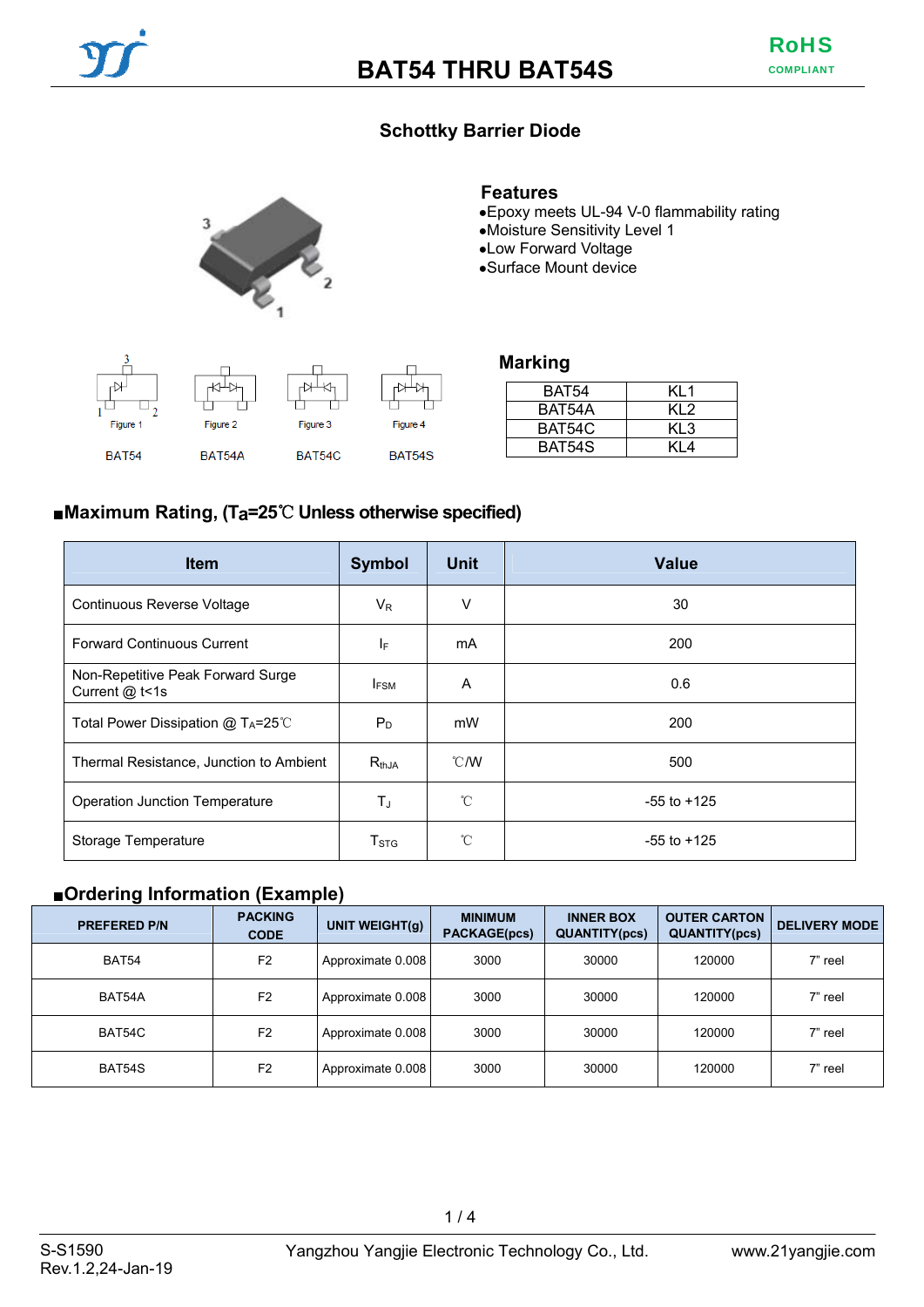

### ■**Electrical Characteristics** (T<sub>a</sub>=25<sup>°</sup>C Unless otherwise specified)

| Item                                  | <b>Symbol</b>  | <b>Unit</b> | <b>Conditions</b>             | <b>Value</b>   |
|---------------------------------------|----------------|-------------|-------------------------------|----------------|
| Maximum Instantaneous Forward Voltage | $V_F$          | $\vee$      | $IFM=0.1mA$                   | 0.24           |
|                                       |                |             | $I_{FM}$ =1mA                 | 0.32           |
|                                       |                |             | $I_{FM}$ =10mA                | 0.4            |
|                                       |                |             | $I_{FM} = 30mA$               | 0.5            |
|                                       |                |             | $I_{FM}$ =100mA               |                |
| Maximum DC Reverse Current            | <sup>I</sup> R | uA          | $V_R = 25V$                   | $\overline{2}$ |
| <b>Typical Junction Capacitance</b>   | $C_J$          | pF          | $f=1.0$ MHz, $V_R=1.0V$       | 10             |
| Reverse Recovery Time                 | $T_{rr}$       | ns          | $I_F=I_R=10mA, I_{(REC)}=1mA$ | 5              |

## ■ **Typical Characteristics**



S-S1590 Yangzhou Yangjie Electronic Technology Co., Ltd.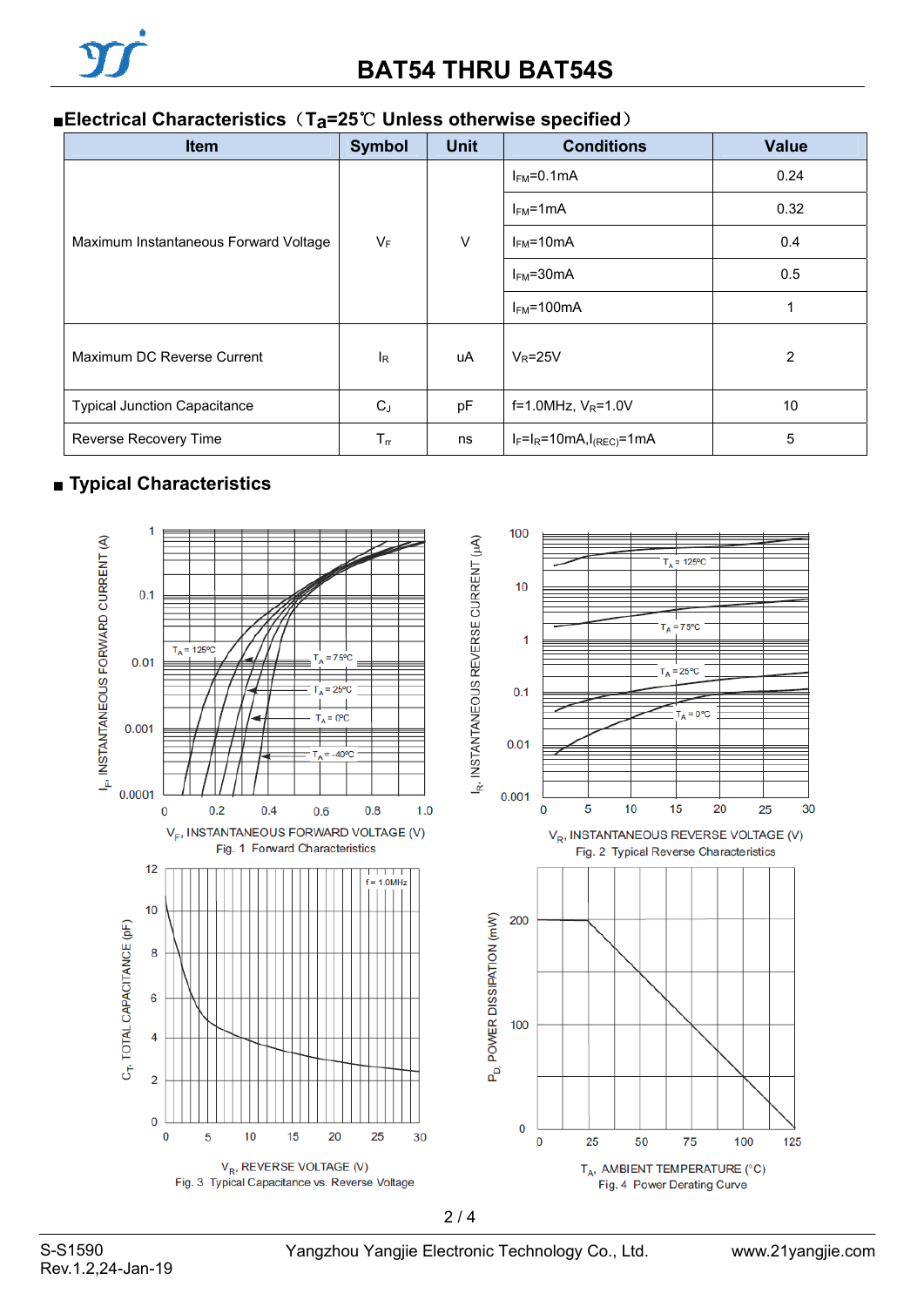# ■**SOT-23 Package Outline Dimensions**







| Symbo1 | Dimensions In Millimeters |             | Dimensions In Inches |             |  |
|--------|---------------------------|-------------|----------------------|-------------|--|
|        | Min                       | Max         | Min                  | Max         |  |
| A      | 0.900                     | 1.150       | 0.035                | 0.045       |  |
| A1     | 0.000                     | 0.100       | 0.000                | 0.004       |  |
| A2     | 0.900                     | 1,050       | 0,035                | 0.041       |  |
| ъ      | 0.300                     | 0.500       | 0.012                | 0.020       |  |
| ċ      | 0.100                     | 0, 200      | 0.004                | 0.008       |  |
| D      | 2.800                     | 3.000       | 0.110                | 0.118       |  |
| Ε      | 1.200                     | 1.400       | 0.047                | 0.055       |  |
| E1     | 2.250                     | 2.550       | 0.089                | 0.100       |  |
| ė      | 0.950TYP                  |             | 0.037TYP             |             |  |
| e1     | 1.800                     | 2.000       | 0.071                | 0.079       |  |
| L      | 0.550REF                  |             | 0.022REF             |             |  |
| L1     | 0.300                     | 0.500       | 0.012                | 0.020       |  |
| ė      | $0^{\circ}$               | $8^{\circ}$ | 0 <sup>o</sup>       | $8^{\circ}$ |  |

# **■SOT-23Suggested Pad Layout**



3 / 4